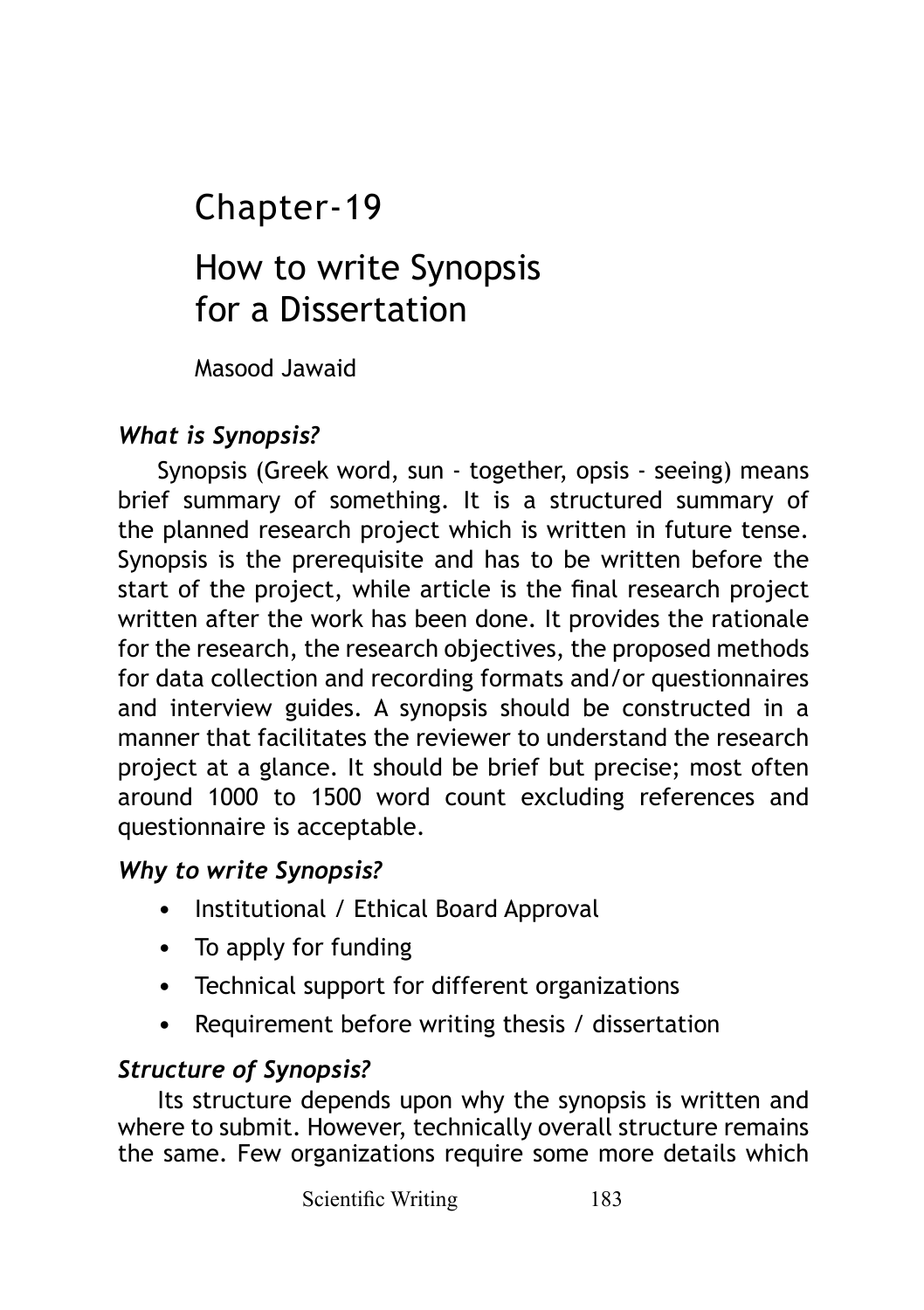are clearly mentioned in their documents with expected word counts. Here are a generalized guideline which is acceptable for many institutional IRB/ERB approval as well as many other places like RTMC of College of Physicians & Surgeons Pakistan. (CPSP).

Following headings / parts are required for a technically sound synopsis:

- Title
- Author details with affiliation
- Introduction
- Objectives
- Operational Definitions
- Hypothesis
- Methods
- Statistical Analysis
- References
- Gent Chart / Budgeting (if required)
- Data Collection Tool / Questionnaire
- Appendix including informed consent Forms

#### *Title:*

This should be brief and self-explanatory. It should relate directly to the main objective of the proposed research. Many

# *Examples of title:*

Undergraduate educational environment of different institutes of Pakistan

researchers write the title similar to objective but this practice should be avoided. Final paper title can be slightly different from the synopsis if required, however the methods of the study and synopsis should remain the same.

# *Author Details:*

Mention all researcher names with qualification, their current position and institute affiliation. Corresponding researcher is clearly mentioned among the list.

#### *Introduction:*

Structure of introduction remains the same whether it's of synopsis or final research paper. Although few organizations /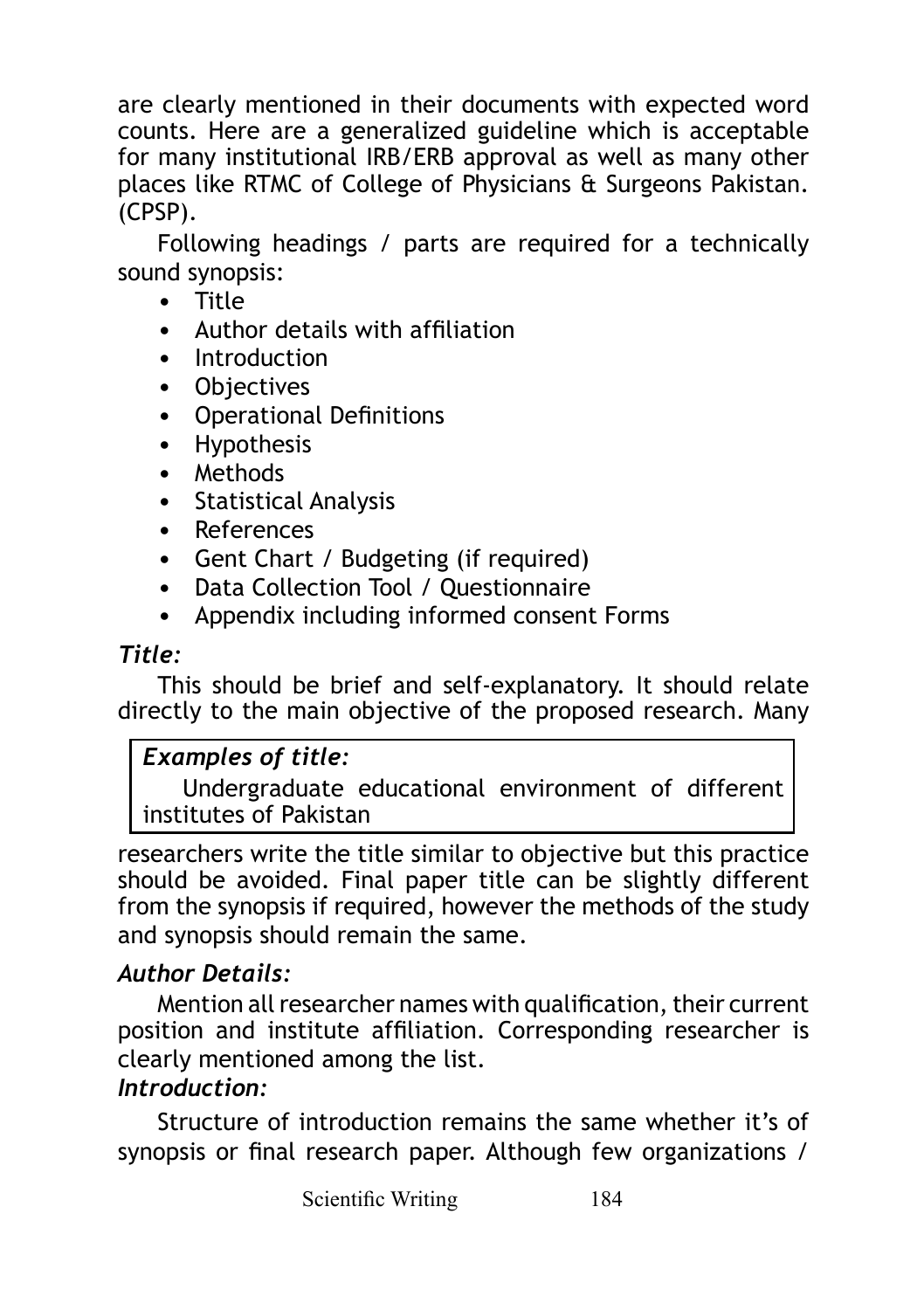institutes requires more elaborate introduction with review of literature, separate problem statement but mostly its structure



**Fig.1:** Structure of introduction

follow inverted triangle format (Figure 1). This means starts from generalized to become more specific towards rationale in the end. One can divide the introduction part into three sections; this is for simplicity and understanding, no need to have headings of these sections.

In the first section, brief background of the topic under research should be written. Some recent statistics or historical aspect can be used to introduce the topic. However, one should avoid writing very basic definitions as introduction is for readers of research article.

In the second part, one should write the main problem analysis, set it into context and introduce the particular niche within the main subject area that one will work with. Current gap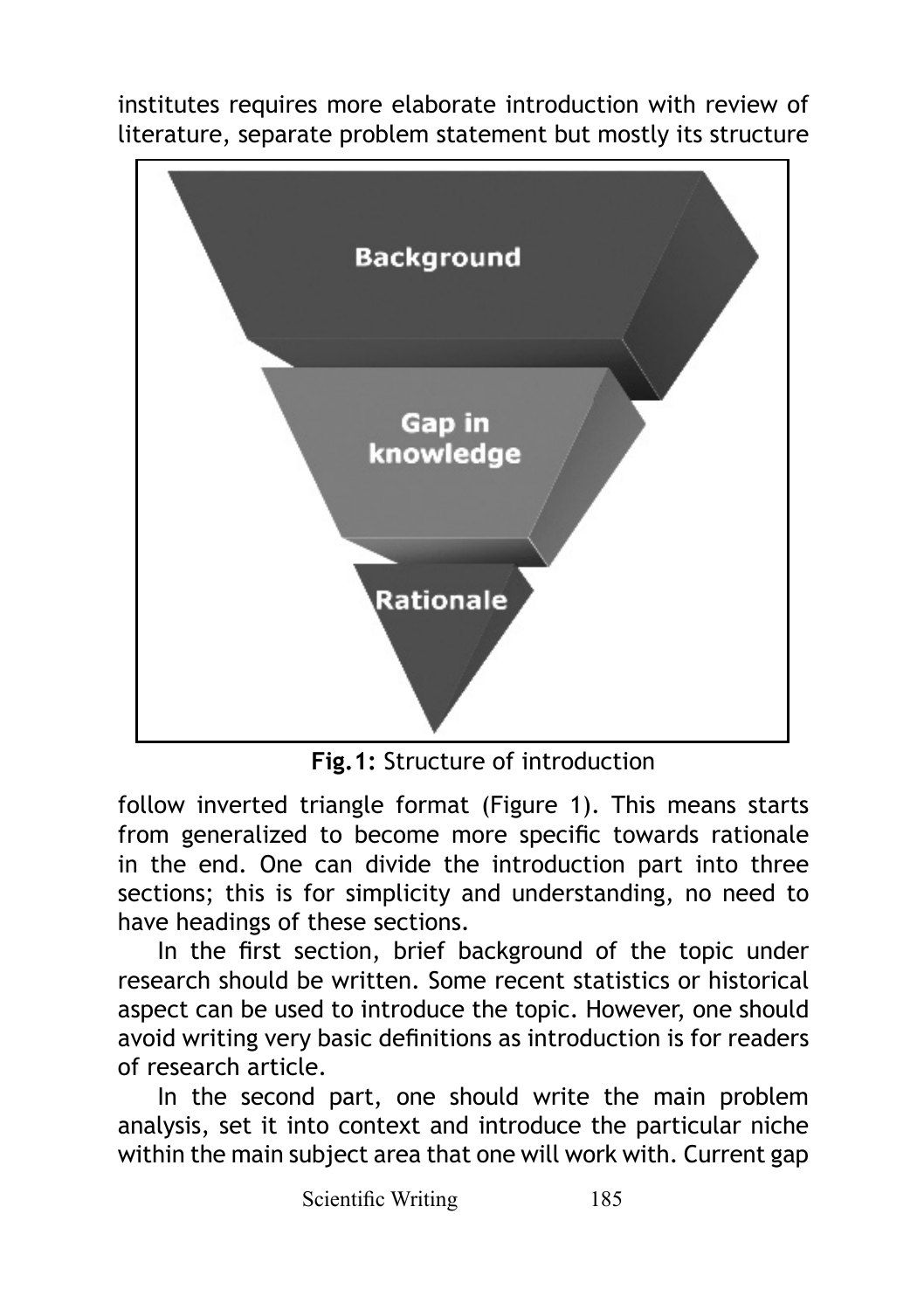in the knowledge in relation to national and international studies should be written. This gap in the knowledge however should be only related to the objectives of the current research project, generalized statement and discussion should be avoided.

Last section is the most important part of introduction where the importance of study must be clearly written, its relevance and applicability of results, this is known as rational of the study. One common mistake which many new researchers make is to write objective only instead of rationale. The difference is: objectives are what researcher wants to do while rationale is why they are doing this. One must do a good literature search as well as discussion with senior colleagues for proper phrasing of rationale.

# *Objectives:*

These should be identified on the basis of the problem analysis. That means, after reading the problem analysis it should be immediately clear that the choice of objectives is relevant and justified. Each research proposal can contain primary as well as secondary objectives. Objectives should be written in a statement form and must be started with action verbs like; To compare, To describe, To correlate etc. Every objective should be SMART which means

S: Specific

M: Measureable

A: Achievable

R: Realistic

T: Time bound

One must write outcome variable in clearly measureable terms. Some outcomes are very easily measurable like blood pressure, temperature while some subjective outcomes should be measured by validated and reliable tool like quality of life by Short Form 36 (SF36) , pain by visual analog score (VAS).

# *Operational Definitions:*

Exposure and outcome variables of interest in the context to objective need to be defined with their particular means of measurement / determination. It should be remembered that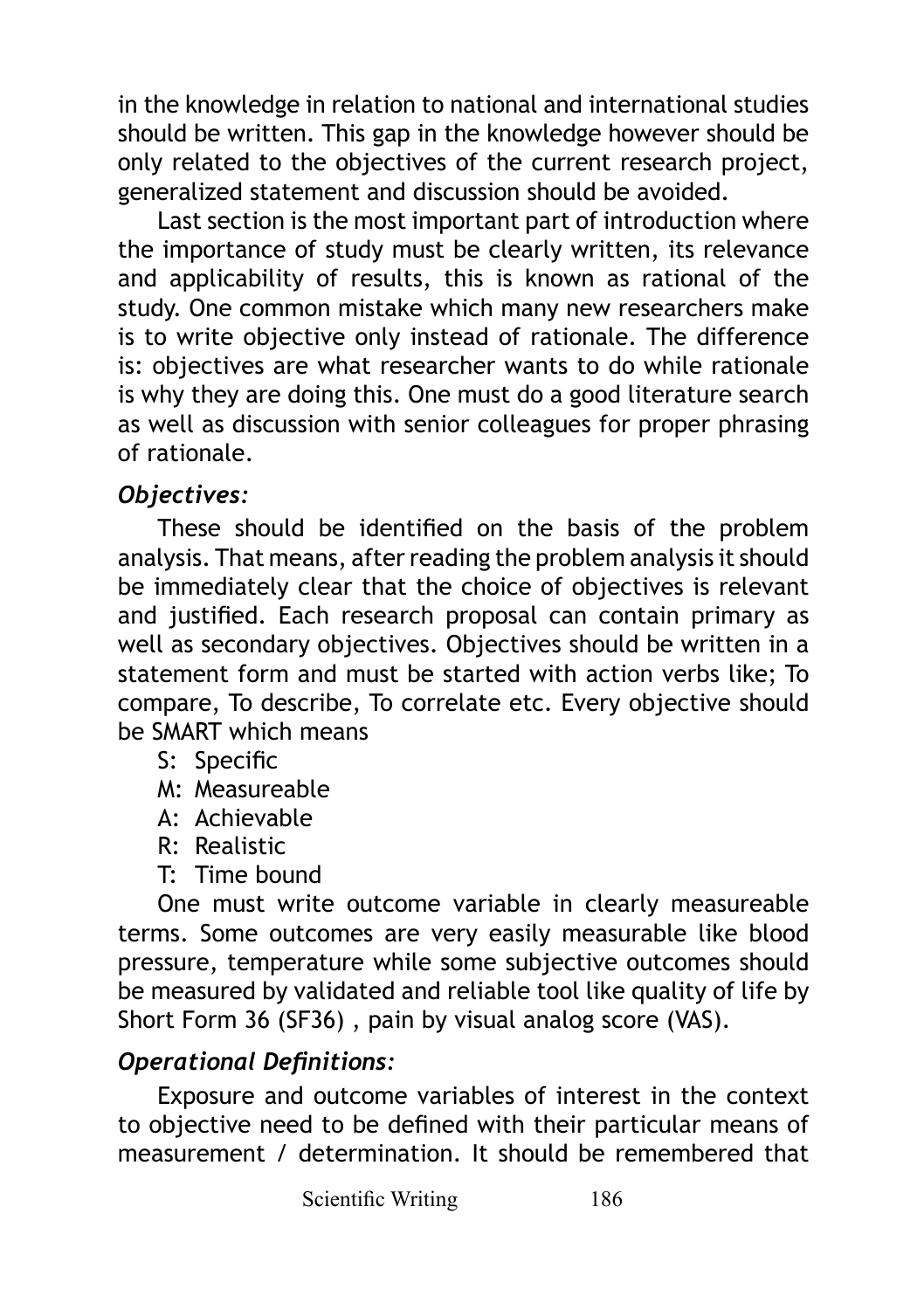operational definitions should be used to define terms written in objective only.

Mostly operational definitions need to be written for two types of terms in objective statement.

1. Terms/Score/inventory need to be defined like Anemia: for the particular study, what level of hemoglobin will be labeled as anemia

Wound healing: There are different classifications of wound healing, state which specific grading method will be utilized for example Southampton wound grading.

# *Example of Variable Definition:*

- 3. Objective: To compare the educational environment of public and private medical colleges in Pakistan using DREEM inventory
- \* Operational Definition: In this objective, **DREEM inventory** need to be defined and reference should also be provided.

# *Example of vague term:*

- 4. Objective: Comparison of **effectiveness** of drug A and drug B for the control of hypertension
- 5. Operational Definition: In this objective, effectiveness need to be defined what it means in this study, either symptomatic improvement, duration of treatment from start to control of BP or anything else

#### 2. Vague terms:

In objective, if there are such terms like efficacy, outcome, and effectiveness; researcher should define and explain these terms in this section.

# *Hypothesis:*

A hypothesis is a statement showing expected relation between two variables. Not all synopsis need hypothesis but it is needed in the following study designs:

- 6. Cohort
- 7. Case control
- 8. Interventional studies like RCTs and clinical trials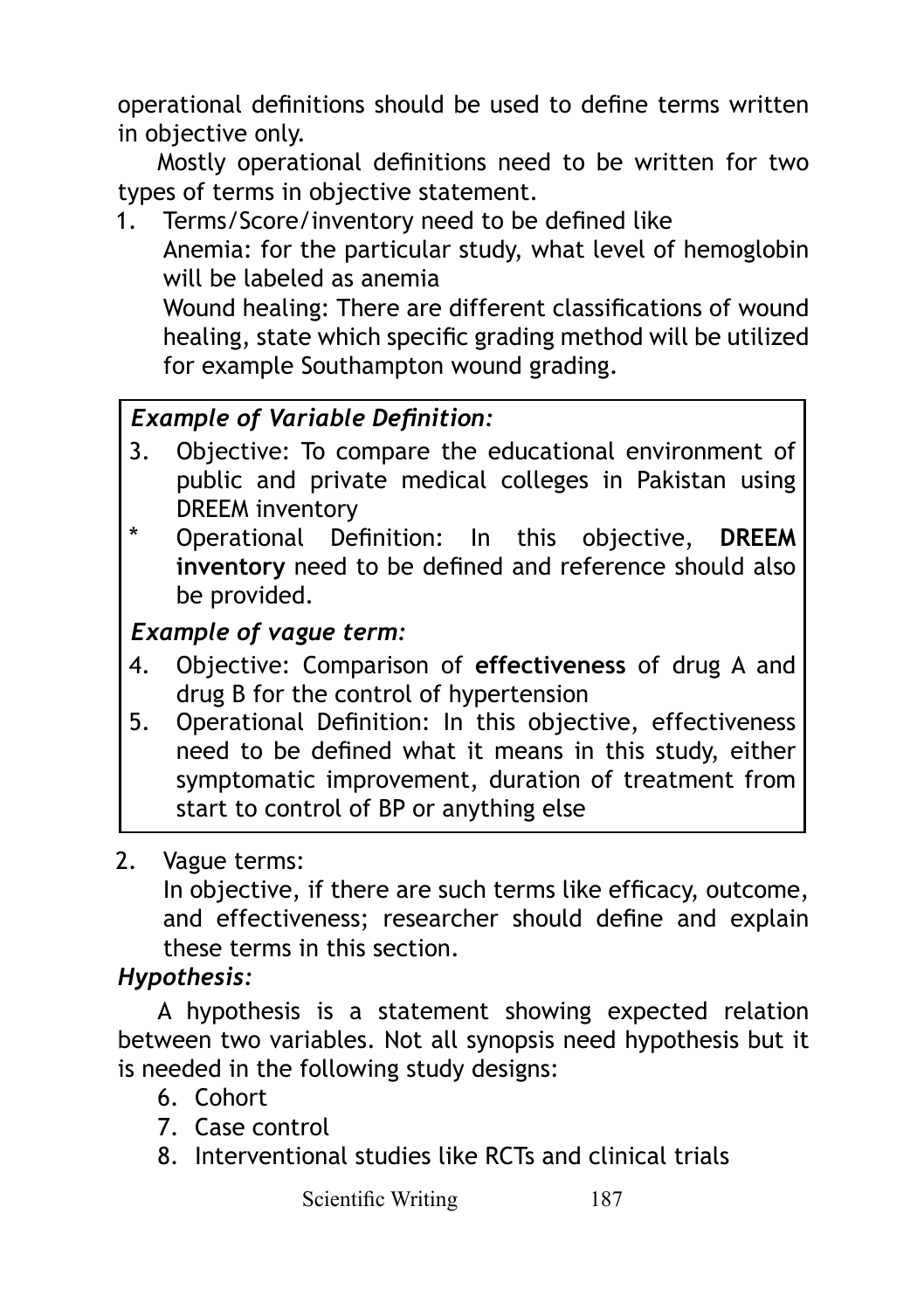# *Methods:*

This section can be written in one paragraph or alternatively different headings can be given. Remember this section should be written in future tense as you want to describe how you will be performing the study.

#### *Setting:*

In which institution, the study will be conducted if its metacentric, all institution names need to be written. Also mention if study will be conducted in any specific department like OPD, emergency department.

#### *Duration:*

Expected duration of the study from first subject enrolment to last follow-up visit.

#### *Study Design:*

Write specific study design, many researchers still writes prospective or retrospective. Don't write these terms but write whether cross sectional, case control, randomized control trial etc.

#### *Sample Size:*

Not only the number of subjects but how you have calculated the number should be written in this section. Give reference study as well which is used to calculate the sample size. Reference study should be local / nationals study, however if no

#### *Example of sample size calculation with writing:*

The sample size is calculated by using statistical software \_\_\_\_\_\_\_\_ With 80% power of the test and 95% confidence interval. Considering proportions (P1) & (P2) in study and control group(provide reference) the sample size is batients in each group.

such study is available then one can use regional or international study for sample size calculation.

#### *Sampling Technique:*

There are different sampling techniques for different study designs. Write specific one, you intend to use in this study for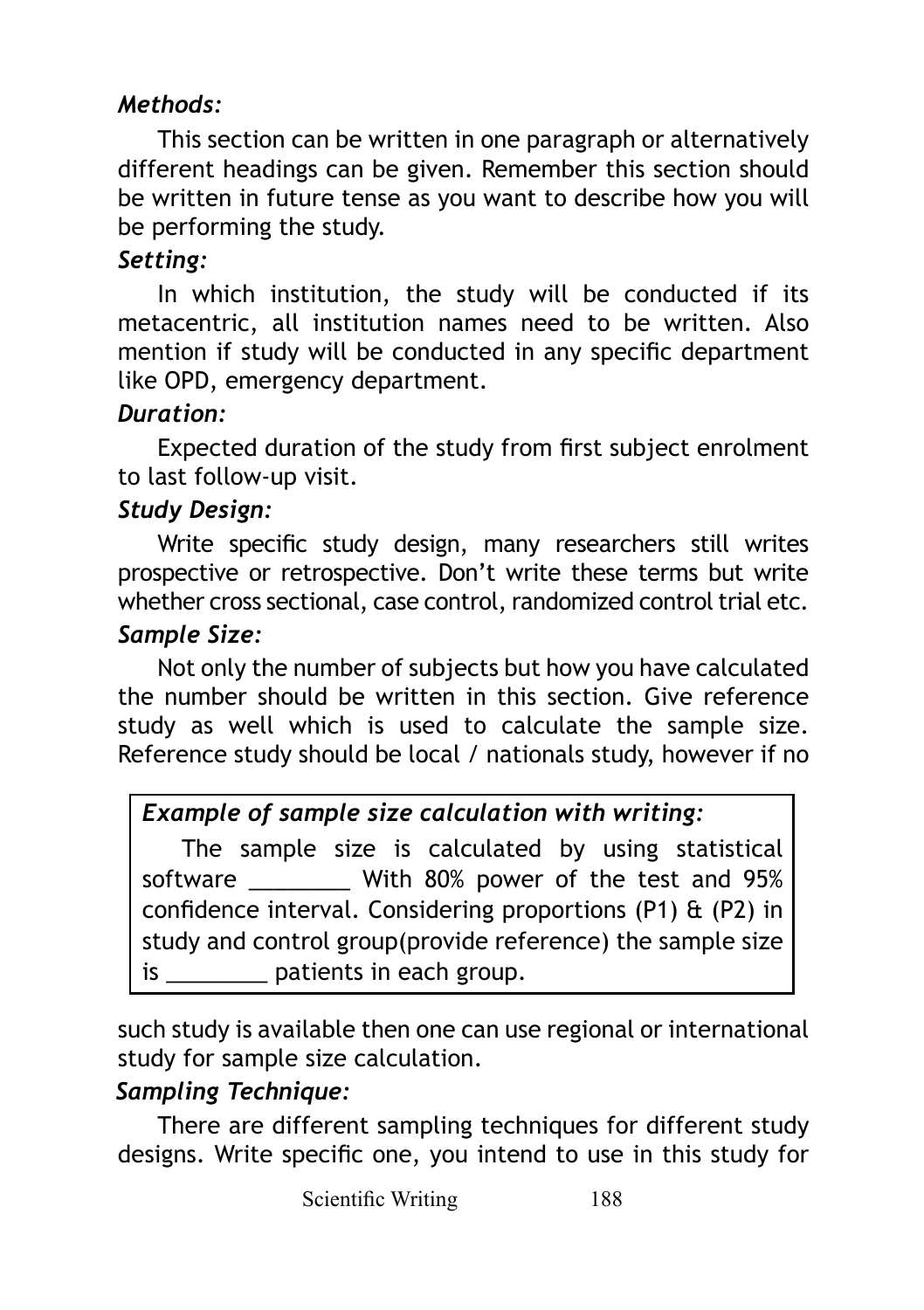example: convenience sampling, non-probability convenience sampling.

# *Sample Selection:*

*Inclusion criteria:* On what bases subjects will be inducted in the study. Informed consent of the subjects of interventional study should also be mentioned here.

*Exclusion criteria:* On what bases subjects will be excluded from the study. Exclusion criteria are used to control different confounding factors so that results are more valid in relation to specific objectives of the study.

# *Data Collection Procedure:*

A detailed summary of how the researcher will perform research and measure the study variable is written in this section. An example is given here for easy understanding of a simple cross sectional study:

# *Example:*

Consecutive adult patients with symptomatic chronic anal fissure will be enrolled in the study. All patients will undergo a pretreatment evaluation that includes history, general physical examination, and clinical inspection of the fissure, proctoscopy by RMO or postgraduate student. If this is not possible at the first visit because of pain, it will be completed at a subsequent visit. Eligible patients will be assigned randomly to one of the two treatment group. The patients will be advised to apply a pea size (approx. 250-500 mg) quantity of 2% diltiazem or 0.2% GTN ointment by fingertip to the anus (anal verge) twice daily for 8 weeks.

The Patients will be assessed and followed up by clinical examination by RMO or Post Graduate student on two weekly basis for eight weeks. At each follow up, examiner will evaluate the outcome clinically and by use of visual analogue score. The treatment will be considered successful if fissure heals. Persistence of fissure in the absence of symptoms will be considered to be symptomatic improvement.

A Proforma will be used by the examiner to document findings. It will include demographic information, duration of symptoms, severity of pain and headache (visual analogue score), other adverse reactions and fissure healing.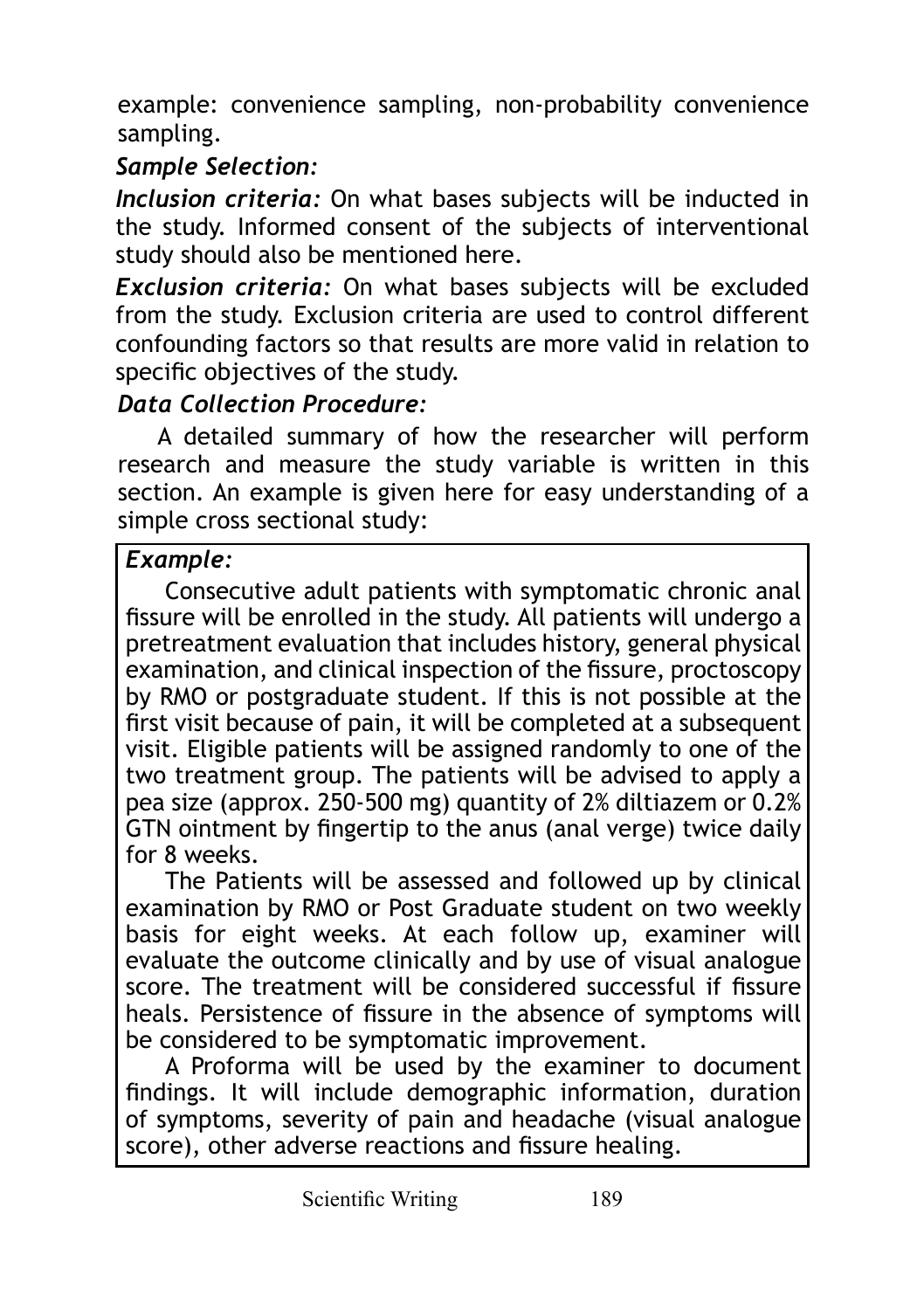# *Statistical Analysis:*

A properly written statistical analysis simplifies the task for researcher as well as statistician once data is available. In this section, first mention the name of software with version for statistical analysis, most commonly employed software is SPSS (Statistical Package of Social Sciences). Descriptive statistics should be mentioned as it is needed in all types of study designs. Inferential analysis with test of significance (if planned) should be written next. Don't mention generic statement but one should write specific statistics for specific variable of the study. In the end, if one is applying inferential statistics, p value should be mentioned which mostly set at <0.05.

# *Example of a simple statistical analysis plan:*

Data will be analysed by using SPSS. Frequency and percentages will be computed for categorical variables like gender, symptoms. Mean  $\pm$  Standard Deviation will be computed for numerical variables like age, weight, duration of hospital stay. Chi square test will be used to compares relative frequencies of categorical variables (headache) in both groups. Student t-test will be used to compare Mean  $\pm$  Standard Deviation of numerical variables (duration of treatment) in both groups. Level of significance will be taken at p<0.05.

# *References:*

Around 10-15 relevant recent references (last 5 years) are required for a good synopsis. Make sure to provide some local references as well. As a general rule, out of total reference at least half should be last five years (if not all) and 1/3rd should be local references. Introduction is incomplete without references. However, sometimes in operational definition and sample size calculation as well as method sections references can be given if required. There is different style of reference writing, Vancouver style being one of the most common formats used in medical journals.4

# *Data Collection Tool / Questionnaire:*

A copy of data collection tool should be provided after the references.